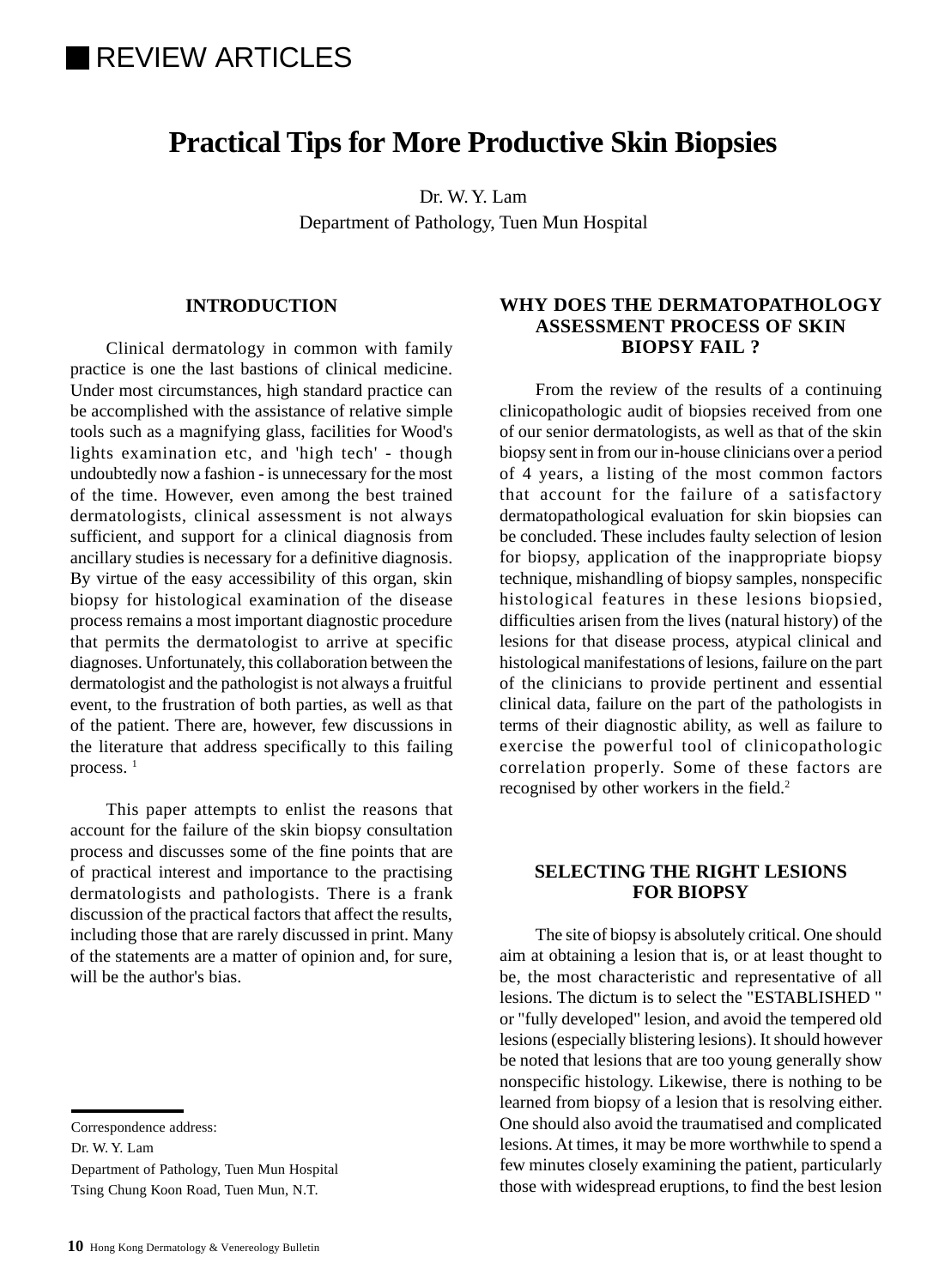for biopsy. In other instances, the opinion of an experienced dermatopathologist colleague will also be of great value.

In general, it is recommended to biopsy lesions at the borders, particularly those that evolve in a centrifugal manner. For example, biopsy of the edge of a leg ulcer, including the deep part of the lesion, may reveal a carcinoma or a deep fungal infection, whereas biopsy of the ulcer centre show only inflammation. With a bullous or pustular lesion, it is best to find the smallest lesion that can be removed in total, as the presence of the roof is often necessary for the diagnosis.

An exception to the general rule of selecting a fully developed lesion for biopsy is vesiculobullous lesions in which an early intact lesion not older than 24-48 hours is preferred, as re-epithelialisation in subepidermal vesiculations rapidly sets in and will result in erroneous interpretation of an intraepidermal vesicular dermatitis. In cases where immunofluorescent study is of diagnostic importance, selection of the biopsy site is also critical for best results. Perilesional biopsy is recommended for bullous pemphigoid, pemphigus, and perhaps dermatitis herpetiformis, while normal skin may be better for selected cases of systemic lupus erythematosus and dermatitis herpetiformis.

#### **SELECTING THE BIOPSY TECHNIQUE**

Productive tissue procurement depends not only on selecting the right lesion for biopsy but also on employment of the appropriate biopsy procedure. Inappropriate technique renders biopsy uninformative. For diagnostic purpose, the dermatologists may choose among shave, punch, incisional as well as excisional biopsy techniques. Each dermatologist obviously has his own preference, but the manner in which the biopsy is performed should depends on the *anticipated* depth of the disease process, understanding that scarring may be a consideration.<sup>3</sup> Thus, superficial disease limited to the epidermis, such as viral warts and seborrhoeic keratosis, can be easily biopsied by shave technique, with acceptable cosmetic results. Shave biopsy should, however, not be used for inflammatory dermatoses nor suspected melanocytic lesions because these specimens generally yield little dermal tissue for assessment. Deep processes such as lupus erythematosus or panniculitis is best approached with scalpel incisional biopsy,

including the deep dermis and adequate amount of the subcutaneous fat.

In fact, for inflammatory dermatoses, whenever possible, the biopsy specimen should include the subcutaneous fat because in many such disease processes, characteristic histologic features are found in the lower dermis and subcutis.<sup>3</sup> Furthermore, it should be noted that it is generally not possible to obtain adequate amount of subcutaneous tissue by the punch technique, elliptical incisional biopsy that includes subcutaneous fat of at least 6 mm, or a few lobules deep (a lobules measures about 1 mm in diameter), is the recommended method for the study of subcutaneous pathology.4 The use of punch procedure for this purpose is to be discouraged.4 Likewise, biopsies for alopecia should always include a generous amount of subcutaneous fat, as this is where the normal hair follicle bulbs reside, preferably taken by a scalpel, and at least 5mm across.

Elliptical excisions are also the recommended method for the removal of neoplasms (benign or malignant), as well as subtle connective tissue abnormalities, such as atrophoderma, anetoderma and connective tissue nevi, to include both lesional and adjacent normal skin so that the transition at the two zones can be scrutinised. This assessment is simply not achievable with a solitary punch biopsy.

Vesicles and bullae should also be excised for examination with a scalpel and *not* a punch, which so often deroof the blister, and the roof material that housed a wealth of information are lost during processing.

In the case of pigmented lesions that is clinically suspected of being malignant, an incisional biopsy that extend beneath the *deepest* part of the lesion and included as much of the lesion as possible should be obtained, even if complete excision cannot be achieved. The important and yet difficult differentiation between benign and malignant melanocytic proliferations depends not on scrutinising the centre of the lesion and cytology, but rather on crucial assessment of the growth pattern at the periphery and deep part of the lesion. Similar attitude applies to the proper evaluation of cutaneous lymphoid infiltrate as well as welldifferentiated malignant epidermal proliferations such as verrucous squamous cell carcinoma. Biopsy using the punch technique giving only the superficial and central part of the proliferation is non-diagnostic in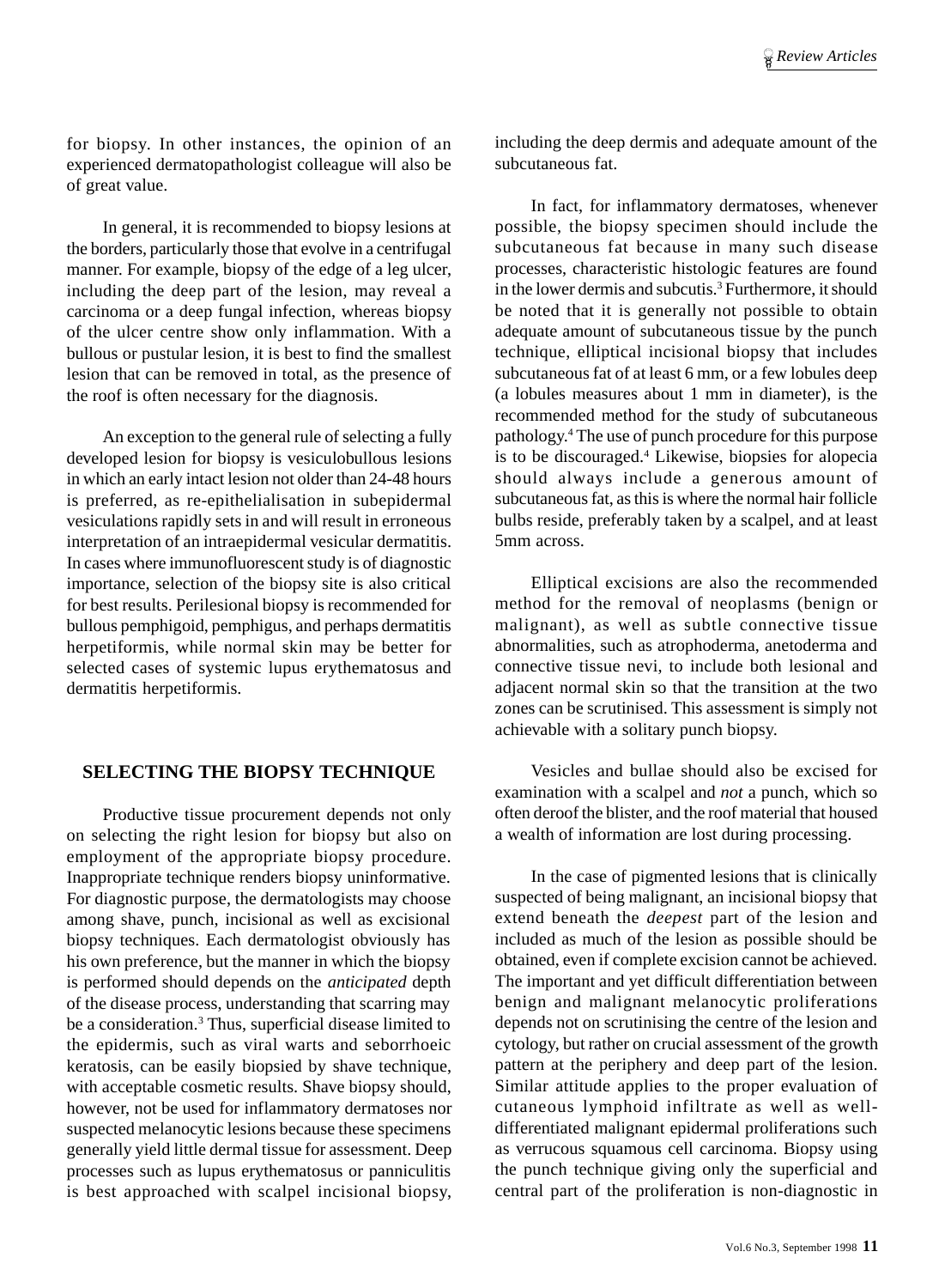almost all cases. Non-committal terms such as pagetoid melanocytic hyperplasia and verrucous epidermal proliferation are the consequence of such practice.

Regarding the punch technique, the 4mm knife is the standard. At times, the 6mm or 8mm are useful for removal of larger lesions and serves as a substitute for the elliptical biopsy. In all events, if the punch technique is used, use it correctly - always include the subcutaneous fat, and *by all means avoid squeezing* the specimen with forceps which is seen in almost all such biopsies currently.

Curette biopsy yields tiny tissue fragments, that are liable to loss during processing and precludes tissue orientation, has therapeutic indications but *not* diagnostic ones.

It should also be reminded that considerations must be given to regional variations in the thickness of the various layers of the skin. This is particularly a problem regarding biopsies taken from the palm and sole that so often yield only a thick layer of stratum corneum with practically no dermal tissue for assessment.

As a practical guide, it is worth to exercise the following manoeuvre before proceeding to biopsy - ALWAYS visualise in one's mind the predicted pathological process based on the clinical scrutiny: are the changes going to reside within the epidermis alone/ the superficial dermis/ the deep dermis or the subcutaneous fat? One will be better led to select the most appropriate method of biopsy that permit adequate histopathologic evaluation, should this simple mental exercise is performed.

#### **HANDLING OF THE BIOPSY SPECIMEN**

The primary objective is to ensure the specimen reach the laboratory in a state suitable for the relevant diagnostic technique. In most instances, the specimens are sent for paraffin histologic diagnosis and should be fixed in 10% buffered formalin. Immunofluorescent (IMF), immunohistochemical (IMHC) studies and much less commonly enzyme histochemical study require fresh unfixed tissue for the preparation of frozen sections. There are now special transport solution, the Michel's transport solution, for transporting biopsies intended for IMF at times when the specimen cannot

be delivered to the laboratory promptly, which allow preservation of tissue-bound immunoglobulin for one to two days.<sup>5</sup> Specimens should not be left dried, nor should fresh unfixed biopsy be immersed for prolonged period in normal saline, as most un-informed local hospital internists practise, when autolysis and overhydration will produce ostensible sclerodermatoid changes.6 Likewise, the biopsy specimens may be refrigerated or kept on ice for transport, but it should not be frozen in uncontrolled manner over-night or over the weekend in the dermatology clinic at the conclusion of the clinic session, only to be delivered to the laboratory later, in which event irreparable artefact and ice crystal damage will ensue.

Clinicians are also discouraged to prospect the specimen too much before it is examined by the pathologists. Very often, the clinician divides or transects the biopsy in order to cater tissue for different laboratories for varying studies, including histological, microbiological or even forensic examinations. When this is improperly performed, it often damages the lesion or confounds subsequent orientation, or the diagnostic lesion is simply lost to the microbiologist only to be minced for culture.7

#### **LACK OF PERTINENT CLINICAL INFORMATION**

Failure to provide pertinent clinical data often leads to unhelpful histological report - the so-called GARBAGE IN, GARBAGE OUT phenomenon. While most dermatologists give very relevant clinical summary and differential diagnoses, some players do not offer a single word for the history or diagnosis on the request form. There is nothing as exasperating for the pathologists as to receive a specimen for which not even the anatomical location is given on the request. In fact it has been advised that it could be medicolegally dangerous to attempt a morphologic interpretation in the absence of all these basic information.7

The basic items like *name, age, sex* should be given. In ideal situations, the *lesional morphology, distribution, duration* and *differential diagnoses* are most welcomed as they are essential for correlative interpretation by the committed pathologists. The *site of biopsy* is equally essential for meaningful interpretation. It is more rewarding to write **'scalp**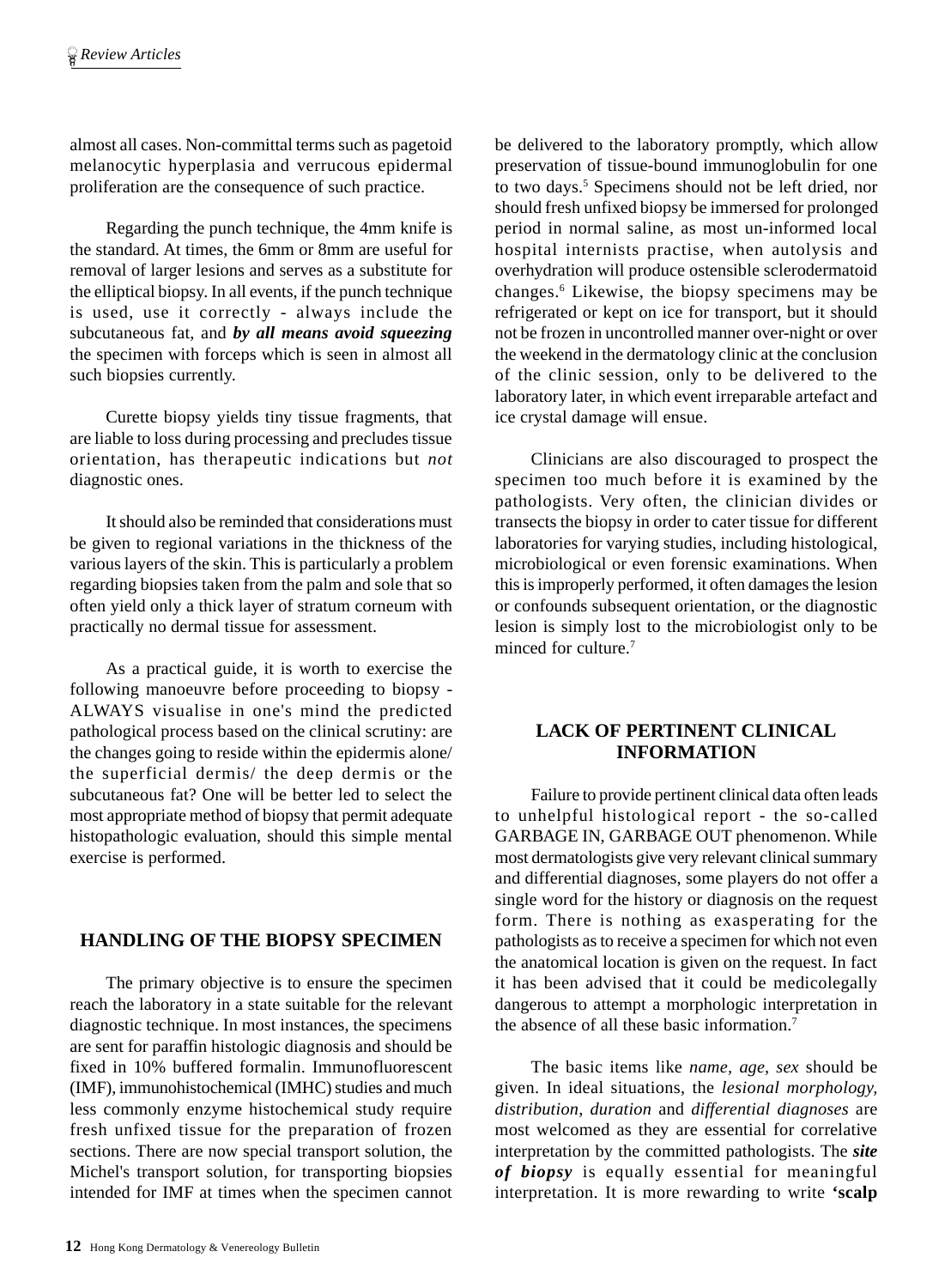**biopsy for histology'** rather than **'skin biopsy for histology'**.

#### **NON-SPECIFIC HISTOLOGIC FEATURES IN THE BIOPSY**

Perhaps in no other field of medicine does one encounter such diverse disease processes as in dermatology. However, the skin has only limited ways to respond to insults of divergent nature. As a result, it is not surprising to find that *few inflammatory dermatologic lesions have pathognomonic histological features*. Clinical distinctive lesions may have similar histologic appearance. Thus both viral exanthem and Schamberg's lesions present as non-specific perivascular lymphocytic infiltrate, pityriasis rosea and erythema annulare centrifugum as spongiotic dermatitis, erythema multiforme and graft-versus-host disease as vacuolar type interface dermatitis, psoriasis and Reiter's disease as psoriasiform dermatitis, bullous pemphigoid and herpes gestationis as subepidermal blister with eosinophils, Henoch-Schonlein purpura and microscopic polyangiitis as leucocytoclastic vasculitis, erythema nodosum and subacute migratory panniculitis as septal panniculitis and scleroderma and morphoea as fibrosing dermatitis showing collagen homogenisation, and there are endless examples. It is therefore, in all these instances, that the histologic findings should be understood in the light of the *full clinical data* in order to better serve the patients.

#### **CONCEPT OF LIVES OF SKIN LESIONS**

Most traditional and time-honoured textbooks of dermatology and dermatopathology picture the histology of cutaneous diseases at but a moment in their course, as if these are static phenomenon rather than dynamic processes. Many pathologists were preoccupied with the warped view of the histopathology of cutaneous diseases as snap-shot pictures, when in fact the histology of all skin lesions varies at different stages of their live history of evolution and devolution. Classic descriptions stipulate only the established lesions, and therefore, for most surgical pathologists, the greatest chance for a diagnosis is rendered only with biopsies taken of an established lesion. Lesions biopsied

at other time of their evolution are simply not recognised and defied interpretation by most pathologists.

Pathologists, and dermatologists alike, should conceive the pathologic processes in time lapse, as indeed these processes play themselves out in actuality. Thus, psoriasis should not be recognised morphologically as simply and only a psoriasiform dermatitis, but also recognised at other stages of the development of the lesion as spongiotic dermatitis, spongioform pustular dermatitis, and a subcorneal or intracorneal pustular dermatitis, depending on what stage in the life history of the psoriatic lesion was interrupted by the biopsy procedure.<sup>8</sup> Lesions have lives, just as human being have, and that lesions look different at different stages in their lives. It should be understood that the durations of some lesions are short, while others are long, but every life will be better understood when viewed over its entire time rather than at one point only. Understanding this, many of the non-diagnostics and non-matchings become diagnostically specific.

#### **ATYPICAL LESIONS**

Classic lesions present no problem to all. Atypical features in the history or clinical appearance of the lesion with consequent uncertainty in the diagnosis is frequently the indication for biopsy and frequently be the problematic case histologically. This is true because lesions that are atypical clinically will almost certainly be atypical histologically, as the clinical gross appearance is the summation and consequence of the pathologic changes. In this circumstances, it is important for the pathologist to have the full clinical data, and also the *differential diagnosis*. The pathologist may not be able to give a single definitive answer but still may contribute by *ruling out one or more of the differential diagnoses*. Ultimately, the disease will declare itself with further biopsy material.

#### **THE 'WRONG' PATHOLOGIST**

No matter how perfect is the clinical assessment, lesion selection and biopsy technique, the information critical for generating the correct histologic diagnosis will not be observed and extracted unless the pathology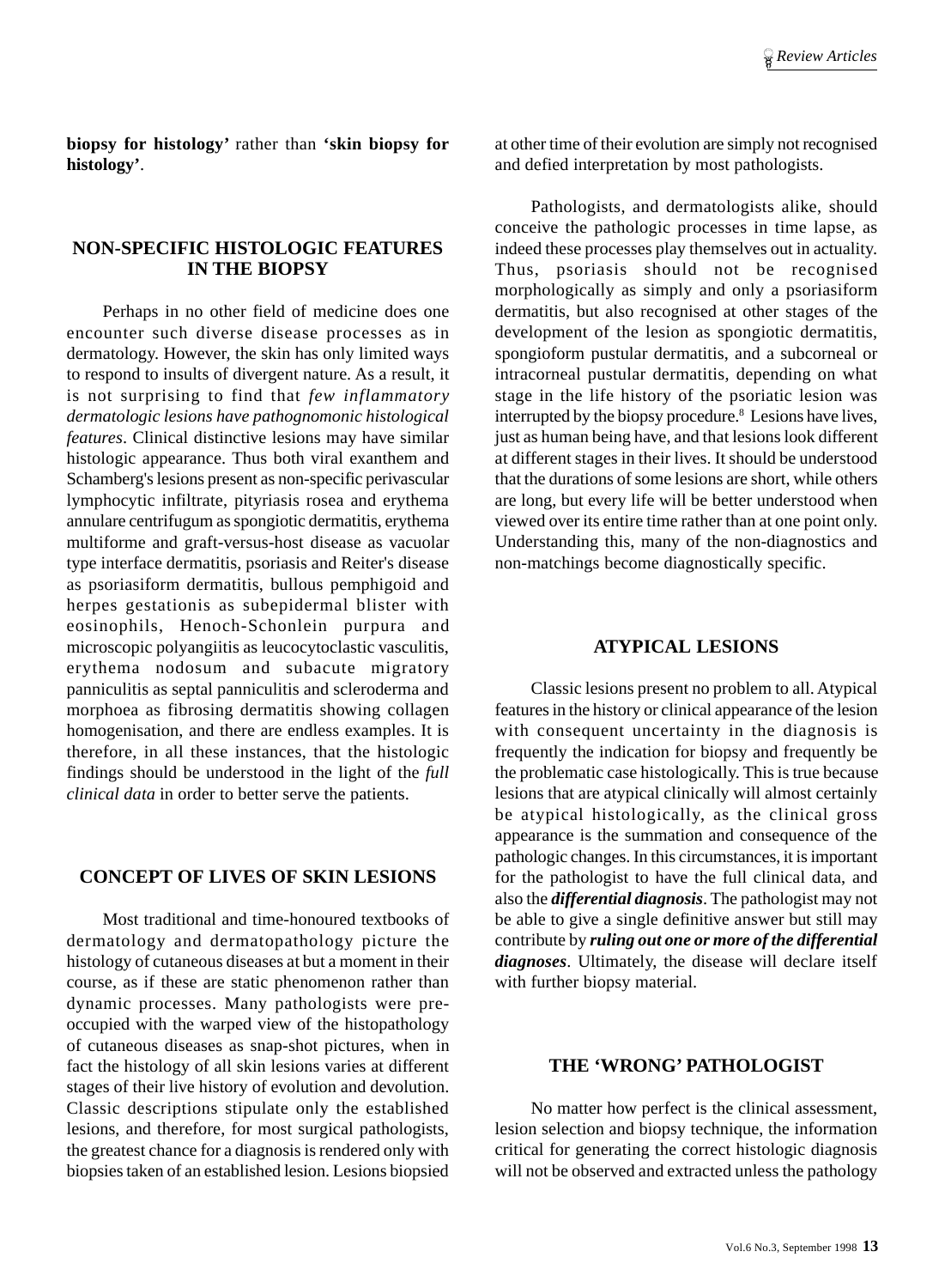is interpreted by an experienced and committed dermatopathologist.

Neoplastic conditions of the skin may at times be properly interpreted by the general surgical pathologists, but the ability to scrutinise the myriad of inflammatory dermatoses, for sure, requires special training, deliberation and experience.

Some general pathologist argue that it is only necessary to send the more complicated specimens to the dermatopathologists. However, it must be realised that it is often the "uncomplicated" or "simple" cases that may seem misleadingly simple by the unwary, when in fact they are something else. The author had witnessed on many occasions that lesions of lichen amyloidosis been mistaken as wart, and perhaps even more distressing was that a superficial basal cell carcinoma being misread as *non-specific dermatitis* in a university setting.

The *uninterested pathologists* is no less problematic than the inexperienced and ignorant. They may fail to submit the correct part of the biopsy for processing with consequent inability to come to a helpful diagnosis. There are often times when only the normal peripheral part of a skin biopsy taken from an obvious blistering lesion is submitted for processing, and only finally realise that the case is a life threatening erythema multiforme major after his dermatopathology colleague submits the rest of the specimen for examination.

Equally distressing to the dermatologists are that some pathologists never attempt to render a specific diagnosis despite the presence of all diagnostic features in the biopsy specimen, or they fail to couch their diagnosis in the language of clinical dermatology. Often, they just issue a descriptive diagnosis, such as inflammation in subcutaneous fat, or they rely entirely on the clinicians' input, and their reports are repleted with terms such as "consistent with" and "cannot rule out", even when the implied diagnosis is absolutely out of question. Further frustration and confusion are caused by failure of the pathologists to communicate with the dermatologists using a language that is understandable to their clinical colleagues. Terms such as dermatofibroma are certainly better understood than fibrous histiocytoma, wart better than squamous papilloma, seborrhoeic keratosis better than

basosquamous papilloma, and malignant melanoma better than pagetoid melanocytic proliferation.

### **CLINICAL CORRELATION IN DERMATOPATHOLOGY**

Lastly, a few words must be made on this important aspect of the skin biopsy-histologic diagnostic process, in order that the dermatologists are properly oriented as to what they should be expecting from the laboratory. As alluded to previously, the skin reacts in only a limited number of ways, so that any given pathologic change often has several possible causes. While in some cases, an astute microscopist may render a correct diagnosis in a difficult case without knowledge of the clinical features by careful attention to subtle clues, more often, correlation of the microscopic findings with the clinical features will aid in making the correct diagnosis or limit the differential diagnosis to few possibilities. The following are some scenarios and examples when clinicopathological correlation is of greatest diagnostic assistance.

- 1. Conditions that shows a same general reactive pattern, such as seen in the various spongiotic dermatitides of allergic contact dermatitis, dyshidrotic dermatitis, nummular dermatitis, id reactions as well as dermatophytosis; leucocytoclastic vasculitis as seen in the various settings including Henoch-Schonlein purpura, microscopic polyangiitis, hypocomplementaemia and various drug and chemical hypersensitivity.
- 2. Conditions that show a un-common characteristic histologic abnormality but distinctive and heterogeneous clinical picture, such as epidermolytic hyperkeratosis in bullous congenital ichthyosiform erythroderma and some cases of palmoplantar keratoderma, focal acantholytic dyskeratosis in Darier's disease as well as Grover's disease.
- 3. Instances in which the histologic changes are subtle such as those seen in the various form of ichthyosis, as well as conditions with abnormality in the elastic tissue like atrophoderma and scleredema.
- 4. Instances when the purported lesion may not have been actually biopsied. The author has the experience of almost reporting a superficial biopsy as a